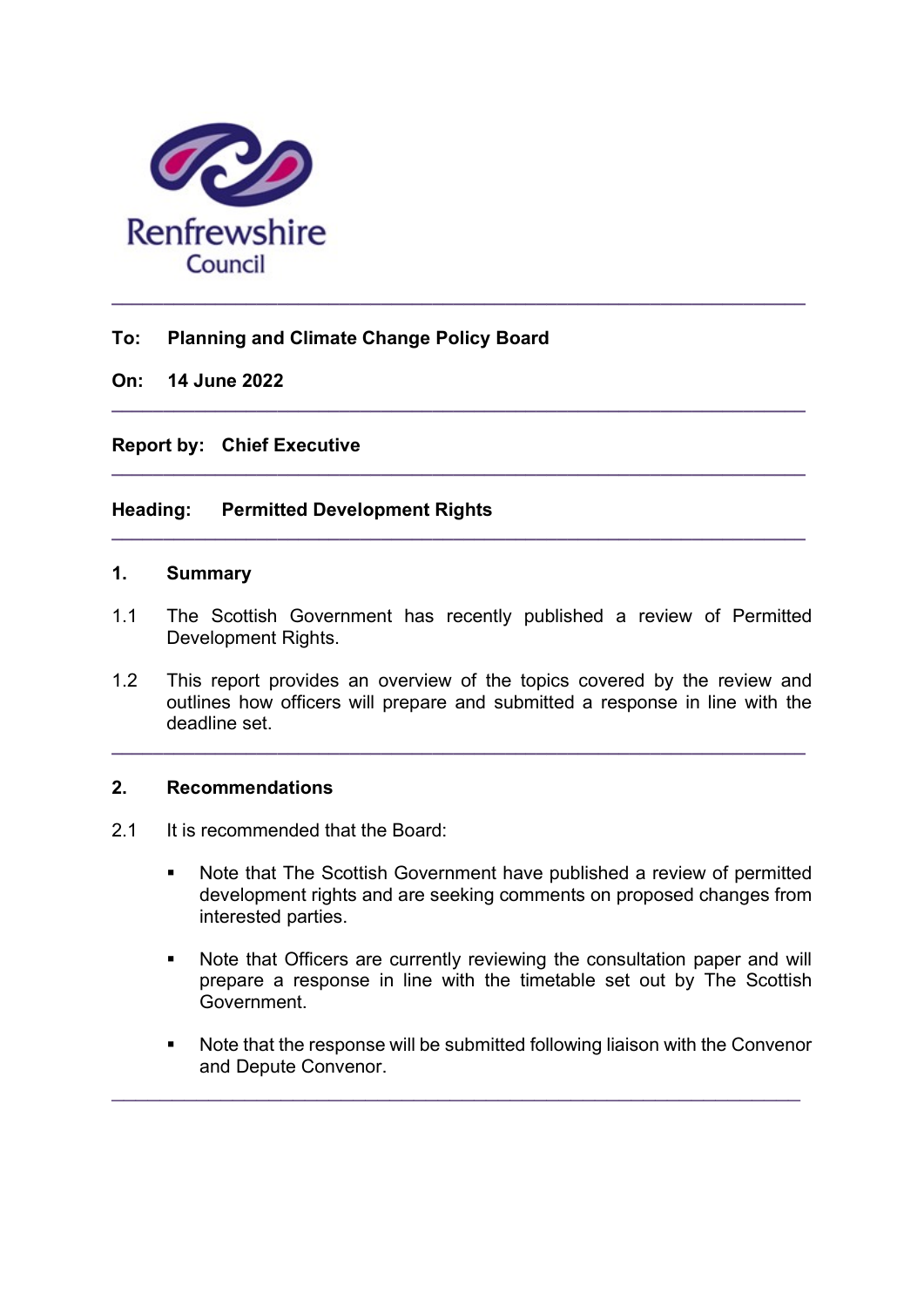# 3. Background

- 3.1 The Scottish Government is currently carrying out a review of permitted development rights as part of the wider planning reform programme.
- 3.2 A consultation document has recently been published and interested parties are invited to make comments on the proposed changes to permitted development rights and the use class order.
- 3.3 Comments require to be submitted to Scottish Government by 3<sup>rd</sup> August 2022.

# 4. Proposed Changes

- 4.1 Permitted development rights and the use class order have the effect of allowing certain works or changes of use to take place without the need to seek planning permission from the planning authority.
- 4.2 The consultation document sets out and seeks views on proposed changes to permitted development rights and the use class order. Specifically, the proposals relate to the following:
	- **Electric vehicle charging infrastructure**
	- Changes of use is centres and other locations
	- Port development
- 4.3 The consultation paper can be viewed at https://www.gov.scot/publications/review-permitted-development-rightsphase-2-consultation/pages/2/

# 5. Next Steps

- 5.1 Officers are currently reviewing the consultation paper in order to prepare a response in line with the timetable set out by The Scottish Government.
- 5.2 The next board meeting is scheduled to take place after the deadline of the consultation and in this regard, it is proposed that Officers prepare a response and liaise with the Convenor and Depute Convenor prior to formal submission to The Scottish Government.

 $\_$  ,  $\_$  ,  $\_$  ,  $\_$  ,  $\_$  ,  $\_$  ,  $\_$  ,  $\_$  ,  $\_$  ,  $\_$  ,  $\_$  ,  $\_$  ,  $\_$  ,  $\_$  ,  $\_$  ,  $\_$  ,  $\_$  ,  $\_$  ,  $\_$ 

# Implications of the Report

- 1. Financial None.
- 2. HR & Organisational Development None.